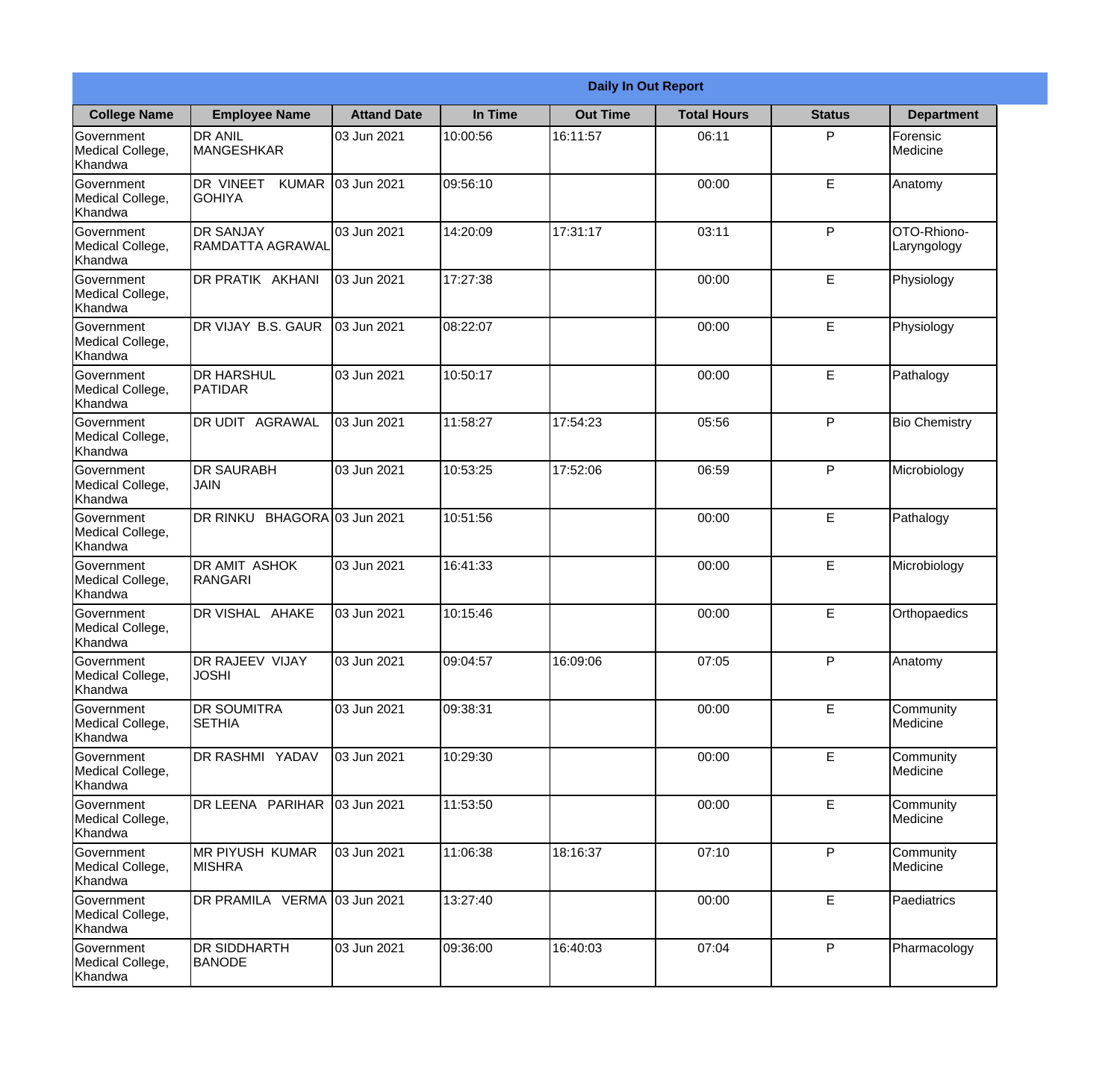| <b>Designation</b>                  | <b>Category</b>     |
|-------------------------------------|---------------------|
| <b>Assistant Professor</b>          | Para Clinical       |
| Professor                           | <b>Non Clinical</b> |
| Professor                           | Clinical            |
| Assistant Professor   Non Clinical  |                     |
| Associate Professor Non Clinical    |                     |
| Assistant Professor   Para Clinical |                     |
| Associate Professor Non Clinical    |                     |
| Associate Professor Para Clinical   |                     |
| Assistant Professor   Para Clinical |                     |
| Professor                           | Para Clinical       |
| <b>Assistant Professor</b>          | Clinical            |
| Assistant Professor Non Clinical    |                     |
| <b>Assistant Professor</b>          | Para Clinical       |
| <b>Assistant Professor</b>          | Para Clinical       |
| <b>Assistant Professor</b>          | Para Clinical       |
| Statistician                        | Para Clinical       |
| Professor                           | Clinical            |
| Associate Professor   Para Clinical |                     |

## **Daily In Out Report**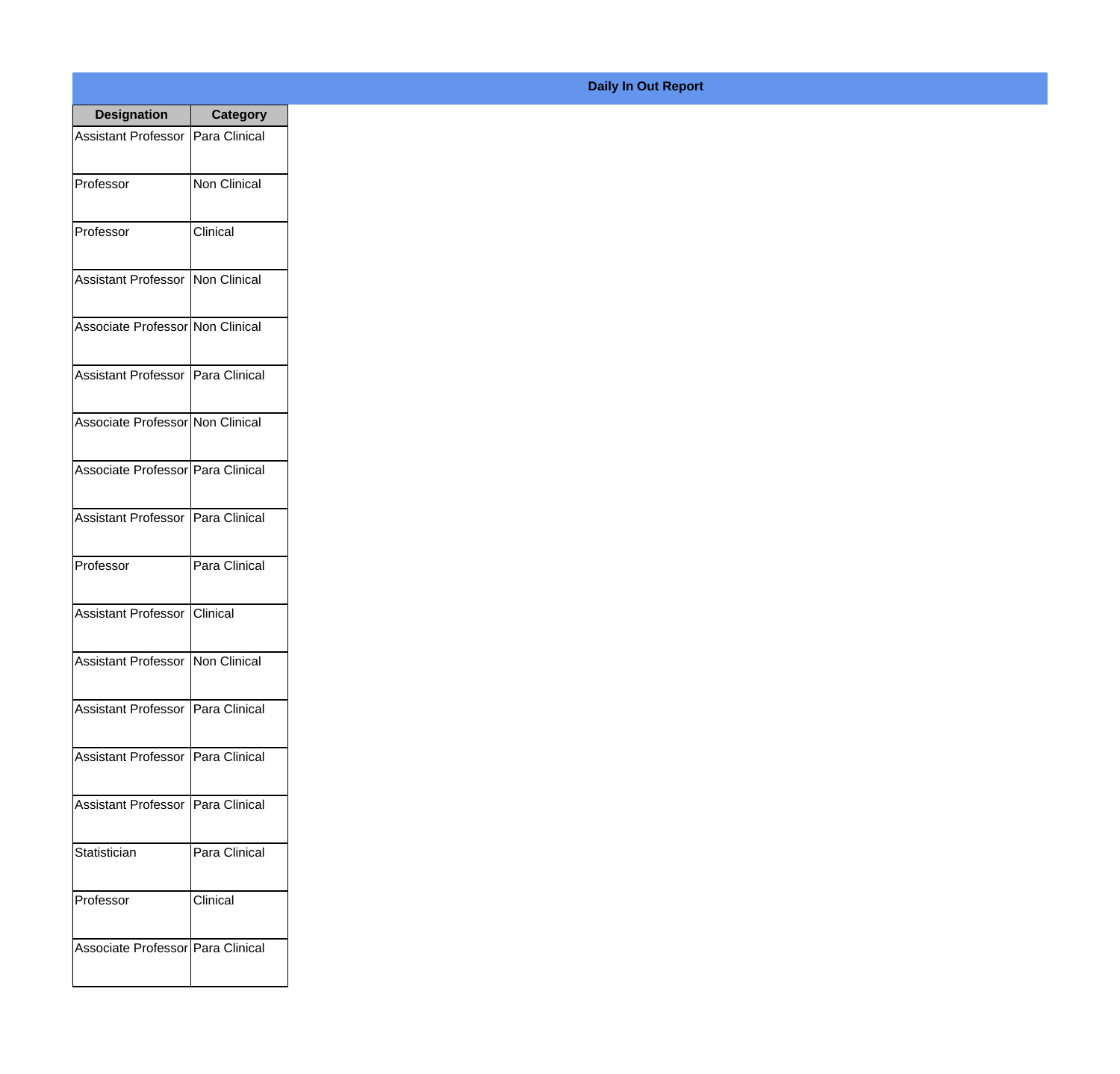|                                                         |                                                       |             |          |          | <b>Daily In Out Report</b> |   |                             |
|---------------------------------------------------------|-------------------------------------------------------|-------------|----------|----------|----------------------------|---|-----------------------------|
| Government<br>Medical College,<br>Khandwa               | <b>DR PRIYA KAPOOR</b><br><b>KAPOOR</b>               | 03 Jun 2021 | 15:15:53 |          | 00:00                      | E | Pathalogy                   |
| <b>Government</b><br>Medical College,<br>Khandwa        | <b>DR SAPNA</b><br>IMAHESHRAM                         | 03 Jun 2021 | 11:16:35 |          | 00:00                      | E | Community<br>Medicine       |
| <b>Government</b><br>Medical College,<br>Khandwa        | <b>DR SEEMA</b><br><b>SUDHAKARRAO</b><br><b>SUTAY</b> | 03 Jun 2021 | 10:50:55 |          | 00:00                      | E | Forensic<br>Medicine        |
| <b>Government</b><br>Medical College,<br>Khandwa        | DR RAKESH SINGH<br><b>HAZARI</b>                      | 03 Jun 2021 | 16:08:59 |          | 00:00                      | E | Pathalogy                   |
| Government<br>Medical College,<br>Khandwa               | <b>DR NISHA</b><br><b>KAITHWAS</b>                    | 03 Jun 2021 | 10:28:11 | 13:30:33 | 03:02                      | P | Psychiatry                  |
| <b>Government</b><br>Medical College,<br><b>Khandwa</b> | <b>DR ASHOK</b><br><b>BHAUSAHEB NAJAN</b>             | 03 Jun 2021 | 10:24:48 |          | 00:00                      | E | Forensic<br>Medicine        |
| Government<br>Medical College,<br>Khandwa               | <b>DR NITESHKUMAR</b><br>KISHORILAL<br>RATHORE        | 03 Jun 2021 | 16:50:15 |          | 00:00                      | E | Pharmacology                |
| Government<br>Medical College,<br>Khandwa               | <b>DR SANGEETA</b><br><b>CHINCHOLE</b>                | 03 Jun 2021 | 10:54:32 |          | 00:00                      | E | Physiology                  |
| Government<br>Medical College,<br>Khandwa               | DR SUNIL BAJOLIYA                                     | 03 Jun 2021 | 14:02:04 |          | 00:00                      | E | OTO-Rhiono-<br>Laryngology  |
| <b>Government</b><br>Medical College,<br>Khandwa        | Idr nisha mandloi<br><b>PANWAR</b>                    | 03 Jun 2021 | 10:11:01 | 16:03:29 | 05:52                      | P | Obstetrics &<br>Gynaecology |
| <b>Government</b><br>Medical College,<br>Khandwa        | <b>DR SATISH</b><br><b>CHANDEL</b>                    | 03 Jun 2021 | 11:47:03 |          | 00:00                      | E | Pharmacology                |
| Government<br>Medical College,<br>Khandwa               | <b>DR MUKTESHWARI</b><br><b>GUPTA</b>                 | 03 Jun 2021 | 18:47:49 |          | 00:00                      | E | Pharmacology                |
| Government<br>Medical College,<br>Khandwa               | DR PURTI AGARWAL<br><b>SAINI</b>                      | 03 Jun 2021 | 10:35:29 |          | 00:00                      | E | Pathalogy                   |
| Government<br>Medical College,<br>Khandwa               | DR YASHPAL RAY                                        | 03 Jun 2021 | 12:52:28 |          | 00:00                      | E | Anatomy                     |
| Government<br>Medical College,<br>Khandwa               | DR RINKU YADAV                                        | 03 Jun 2021 | 12:55:34 |          | 00:00                      | E | <b>General Surgery</b>      |